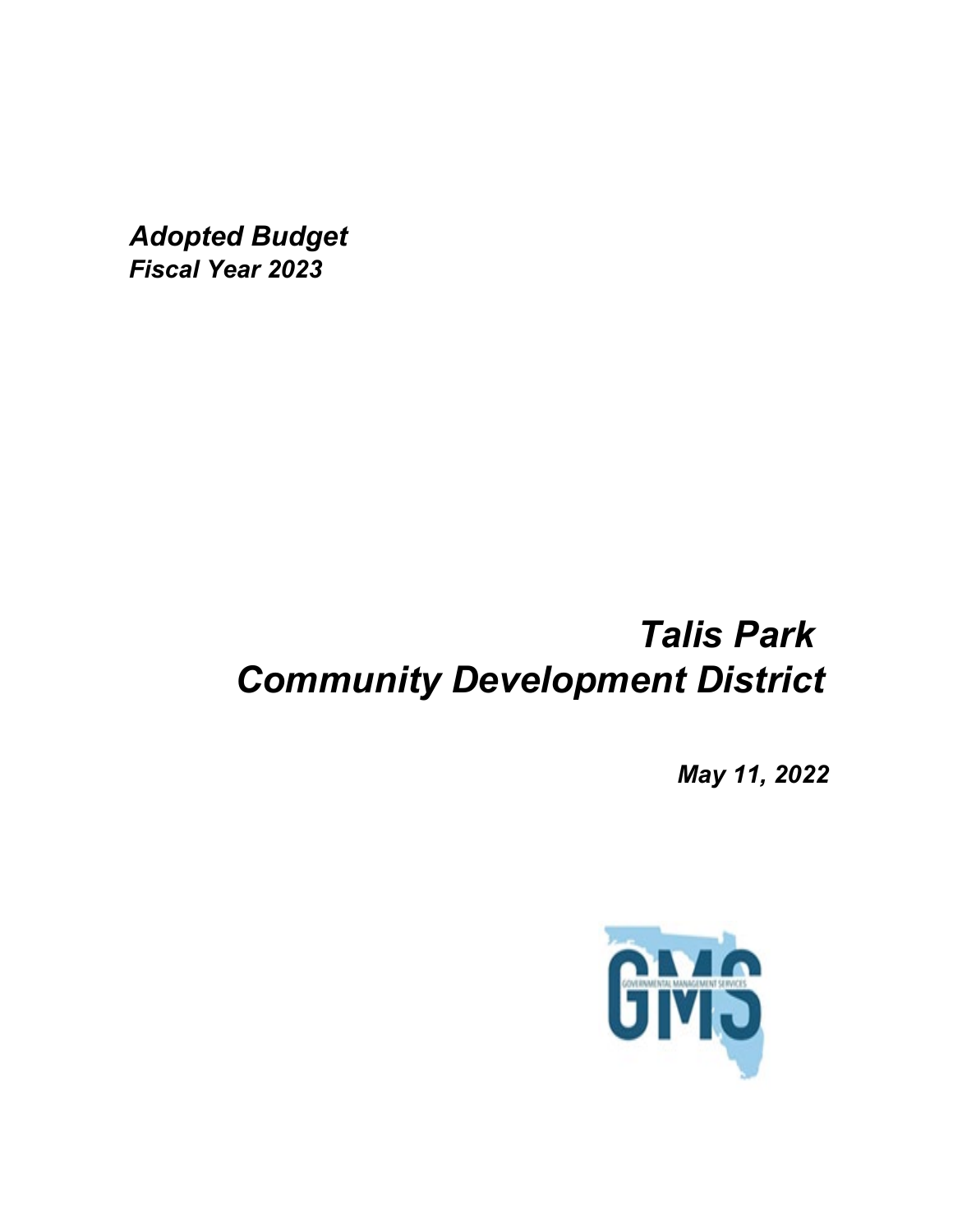## **Talis Park Community Development District**

## *TABLE OF CONTENTS*

| General Fund<br><b>Budget</b><br>Narrative                                                 | Page 1<br>Page 2-4         |
|--------------------------------------------------------------------------------------------|----------------------------|
| Debt Service Fund<br>Budget - Series 2013<br>Amortization Schedule - 2013                  | Page 5<br>Page 6           |
| Budget - Series 2016<br>Amortization Schedule - 2016A-1<br>Amortization Schedule - 2016A-2 | Page 7<br>Page 8<br>Page 9 |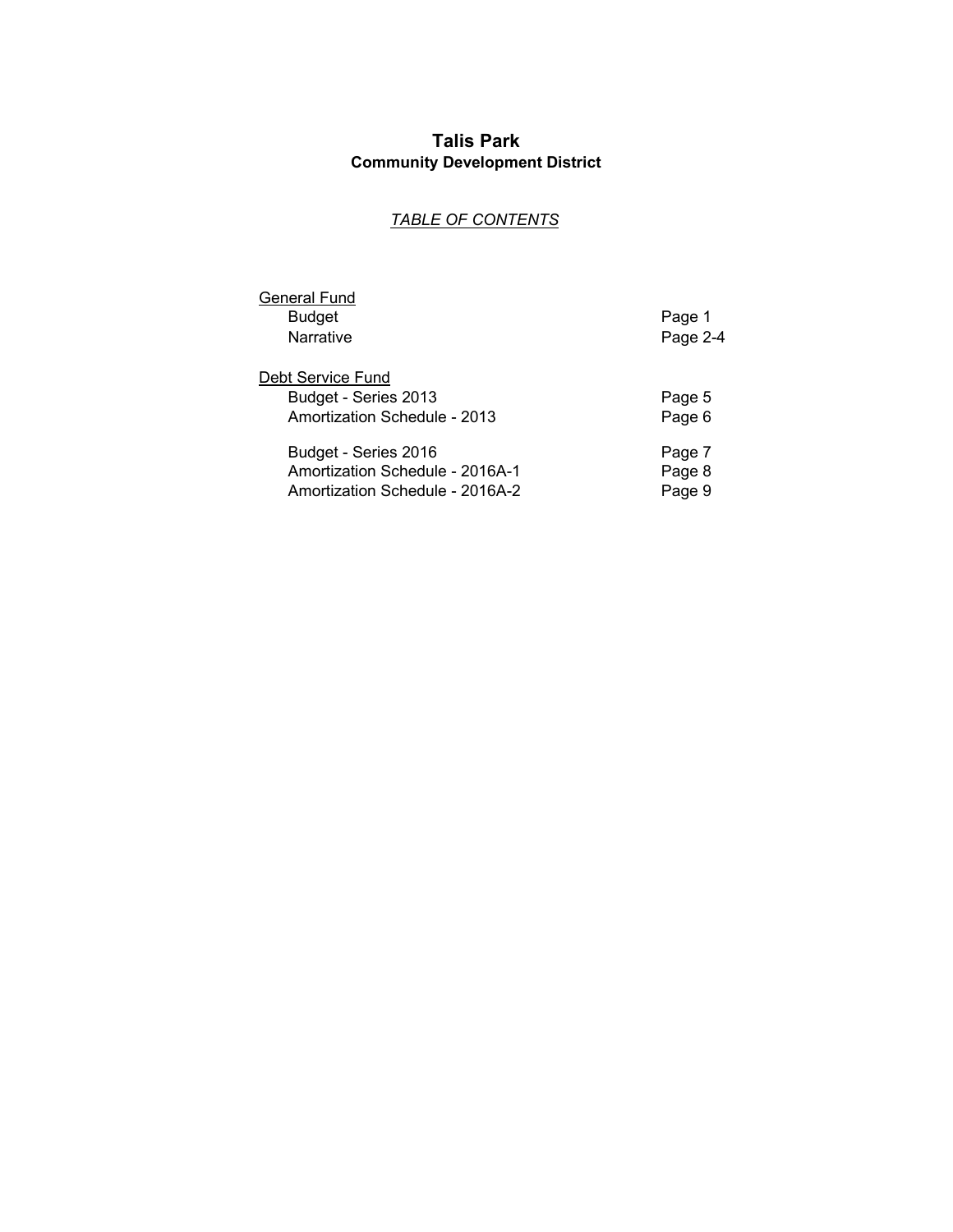## **Talis Park**

**Community Development District General Funding Servers and Servers Area Community Development District General Fund** 

| <b>Description</b>                                                | <b>Adopted</b><br><b>Budget</b><br>FY2022 | Actual<br><b>Thru</b><br>3/31/2022       | Projected<br><b>Next</b><br><b>6 Months</b> | Projected<br><b>Thru</b><br>9/30/2022 | <b>Adopted</b><br><b>Budget</b><br>FY2023 |
|-------------------------------------------------------------------|-------------------------------------------|------------------------------------------|---------------------------------------------|---------------------------------------|-------------------------------------------|
| <b>Revenues</b>                                                   |                                           |                                          |                                             |                                       |                                           |
| <b>Maintenance Assessments</b>                                    | \$511,842                                 | \$493,611                                | \$29,882                                    | \$523,493                             | \$511,842                                 |
| Interest Income                                                   | \$1,000                                   | \$169                                    | \$150                                       | \$319                                 | \$500                                     |
| <b>Carry Forward Surplus</b>                                      | \$138,418                                 | \$304,851                                | \$0                                         | \$304,851                             | \$143,498                                 |
| <b>Total Revenues</b>                                             | \$651,261                                 | \$799,068                                | \$30,032                                    | \$829,100                             | \$655,840                                 |
| <b>Expenditures</b>                                               |                                           |                                          |                                             |                                       |                                           |
| Administrative                                                    |                                           |                                          |                                             |                                       |                                           |
| <b>Engineering Fees</b>                                           | \$20,000                                  | \$10,935                                 | \$9,065                                     | \$20,000                              | \$20,000                                  |
| Arbitrage Rebate                                                  | \$1,250                                   | \$600                                    | \$650                                       | \$1,250                               | \$1,250                                   |
| Assessment Roll                                                   | \$7,500                                   | \$7,500                                  | \$0                                         | \$7,500                               | \$7,500                                   |
| <b>Dissemination Agent</b>                                        | \$2,500                                   | \$1,250                                  | \$1,250                                     | \$2,500                               | \$2,500                                   |
| <b>Attorney Fees</b>                                              | \$30,000                                  | \$7,943                                  | \$22,057                                    | \$30,000                              | \$30,000                                  |
| Annual Audit                                                      | \$4,400                                   | \$4,100                                  | \$0                                         | \$4,100                               | \$4,200                                   |
| <b>Trustee Fees</b>                                               | \$8,000                                   | \$7,866                                  | \$0                                         | \$7,866                               | \$8,000                                   |
| <b>Management Fees</b>                                            | \$44,390                                  | \$22,195                                 | \$22,195                                    | \$44,390                              | \$47,053                                  |
| <b>Computer Time</b>                                              | \$1,000                                   | \$500                                    | \$500                                       | \$1,000                               | \$1,000                                   |
| Website Compliance                                                | \$1,000                                   | \$500                                    | \$500                                       | \$1,000                               | \$1,000                                   |
| Telephone                                                         | \$50                                      | \$0                                      | \$50                                        | \$50                                  | \$50                                      |
| Postage                                                           | \$350                                     | \$183                                    | \$167                                       | \$350                                 | \$350                                     |
| Printing & Binding                                                | \$650                                     | \$169                                    | \$481                                       | \$650                                 | \$650                                     |
| Rentals & Leases                                                  | \$2,400                                   | \$1,200                                  | \$1,200                                     | \$2,400                               | \$2,400                                   |
| Insurance                                                         | \$6,600                                   | \$6,731                                  | \$0                                         | \$6,731                               | \$7,404                                   |
| Legal Advertising                                                 | \$4,000                                   | \$1,120                                  | \$2,880                                     | \$4,000                               | \$4,000                                   |
| <b>Other Current Charges</b>                                      | \$1,000                                   | \$256                                    | \$744                                       | \$1,000                               | \$1,000                                   |
| <b>Office Supplies</b>                                            | \$175                                     | \$30<br>\$175                            | \$145<br>\$0                                | \$175<br>\$175                        | \$175<br>\$175                            |
| Dues, Licenses & Subscriptions                                    | \$175                                     | \$0                                      |                                             |                                       |                                           |
| <b>Capital Outlay</b>                                             | \$225<br>\$250                            | \$20                                     | \$225<br>\$230                              | \$225<br>\$250                        | \$225<br>\$250                            |
| Contingency<br>1st Quarter Operating                              | \$90,379                                  | \$0                                      | \$90,379                                    | \$90,379                              | \$90,000                                  |
| <b>Total Administrative</b>                                       | \$226,293                                 | \$73,273                                 | \$152,717                                   | \$225,990                             | \$229,182                                 |
| <b>Maintenance</b>                                                |                                           |                                          |                                             |                                       |                                           |
|                                                                   |                                           |                                          |                                             |                                       |                                           |
| <b>Electric Services</b>                                          | \$2,900                                   | \$1,105                                  | \$1,200                                     | \$2,305                               | \$2,900                                   |
| Lake Maintenance                                                  | \$35,800                                  | \$12,600                                 | \$15,900                                    | \$28,500                              | \$31,800                                  |
| Preserve Maintenance                                              | \$16,000                                  | \$6,290                                  | \$6,718                                     | \$13,008                              | \$16,000                                  |
| Landscape Maintenance - Veterans ROW                              | \$131,300                                 | \$67,077                                 | \$68,058                                    | \$135,135                             | \$141,561                                 |
| Repairs/Replacement - Veterans ROW                                | \$10,000                                  | \$0                                      | \$10,000                                    | \$10,000<br>\$81,189                  | \$10,000                                  |
| Landscape Maintenance -175 Bern<br>Repairs/Replacement - 175 Bern | \$78,800<br>\$15,000                      | \$40,287<br>\$3,680                      | \$40,902<br>\$11,320                        | \$15,000                              | \$85,076                                  |
| Pine Straw - 175 Bern                                             | \$15,700                                  | \$35,508                                 | \$19,500                                    | \$55,008                              | \$15,000<br>\$15,700                      |
| <b>Irrigation Repairs</b>                                         | \$10,000                                  | \$0                                      | \$10,000                                    | \$10,000                              | \$10,000                                  |
| Repairs/Replacement - General                                     | \$50,000                                  | \$0                                      | \$50,000                                    | \$50,000                              | \$50,000                                  |
| Contingency                                                       | \$25,000                                  | \$46                                     | \$24,954                                    | \$25,000                              | \$13,621                                  |
| <b>Special Projects</b>                                           | \$34,467                                  | \$0                                      | \$34,467                                    | \$34,467                              | \$35,000                                  |
| <b>Total Maintenance</b>                                          | \$424,967                                 | \$166,593                                | \$293,019                                   | \$459,612                             | \$426,658                                 |
| <b>Total Expenditures</b>                                         | \$651,260                                 | \$239,866                                | \$445,736                                   | \$685,602                             | \$655,840                                 |
| <b>Unassigned Fund Balance</b>                                    | \$0                                       | \$559,202                                | (\$415,704)                                 | \$143,498                             | (50)                                      |
|                                                                   |                                           |                                          |                                             |                                       |                                           |
|                                                                   |                                           |                                          | FY2021                                      | FY2022                                | FY2023                                    |
|                                                                   | <b>Gross Assessments</b>                  |                                          | \$553,343                                   | \$553,343                             | \$553,343                                 |
|                                                                   |                                           | -Discount/Commission/Prop Appraiser 7.5% | \$41,501                                    | \$41,501                              | \$41,501                                  |
|                                                                   | Net Assessments                           |                                          | \$511,842                                   | \$511,842                             | \$511,842                                 |

# Units 577 577 **577** Per Unit Assessments **\$959** \$959 \$959 \$959 \$959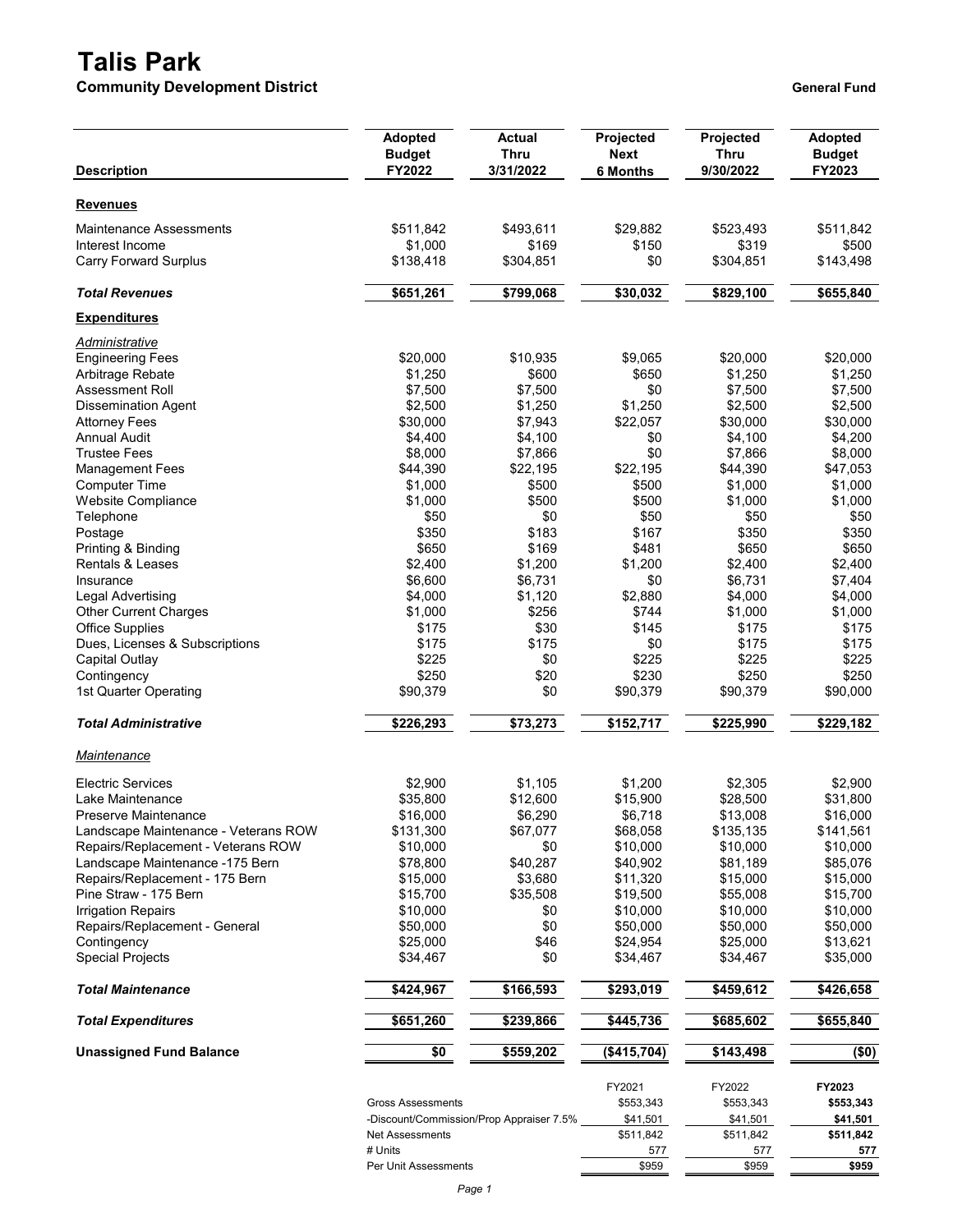### **REVENUES:**

#### **Maintenance Assessments**

The District will levy a non-ad valorem assessment based upon the adopted budget and maintenance costs for the fiscal year allocated on a per unit basis on all platted property within Talis Park Community Development District in order to pay the Administrative and Maintenance expenses incurred during the fiscal year.

 $\_$  , and the set of the set of the set of the set of the set of the set of the set of the set of the set of the set of the set of the set of the set of the set of the set of the set of the set of the set of the set of th

#### **Interest Income**

The District will have all excess funds invested with the State Board of Administration. The Amount is based upon the estimated average balance of funds available during the fiscal year.

#### **ADMINISTRATIVE EXPENDITURES:**

#### **Engineering Fees**

The District's engineer will be providing general engineering services to the District, i.e. attendance and preparation for monthly board meetings, review invoices, etc.

#### **Arbitrage Rebate**

The District is required to have an annual arbitrage rebate calculation prepared for the Series 2013 and 2016-1 and 2016-2 Capital Improvement Bonds. The District will contract with an independent CPA firm to perform this calculation.

#### **Dissemination Agent**

The Annual Disclosure Report required by the Security and Exchange Commission in order to comply with Rule 15(c)(2)- 12(b)(5), which relates to additional reporting requirements for un-rated bond issues.

#### **Assessment Roll**

The District has contracted with GMS-South Florida, LLC. for Special Assessment Roll preparation services, to include the longand short-term debt assessments. Services include preparing, certifying and transmitting the roll to the Collier County Property Appraiser and acting as primary contact for property owners.

#### **Attorney Fees**

The District's legal counsel will be providing general legal services to the District, i.e. attendance and preparation for monthly meetings, review operating & maintenance contracts, etc.

## **Annual Audit**

The District is required annually to conduct an audit of its financial records by an Independent Certified Public Accounting Firm.

### **Trustee Fees**

The District's Series 2013 and Series 2016-1 and 2016-2 Capital Improvement Revenue Bonds are held by a Trustee with US Bank, N.A. The amount represents the fee for the administration of the District's bond issue.

#### **Management Fees**

The District receives Management, Accounting and Administrative services as part of a Management Agreement with Governmental Management Services – South Florida, LLC.

#### **Computer Time**

The District processes all its financial activities, i.e. accounts payable, financial statements, etc. on a mainframe computer leased by Governmental Management Services – South Florida, LLC.

#### **Website Compliance**

Per Chapter 2014-22, Laws of Florida, all Districts must have a website by October 1, 2015 to provide detailed information on the CDD as well as links to useful websites regarding Compliance issues. This website will be maintained by GMS-SF, LLC and updated monthly.

#### **Telephone**

Telephone and fax machine.

#### **Postage**

Mailing of agenda packages, overnight deliveries, correspondence, etc.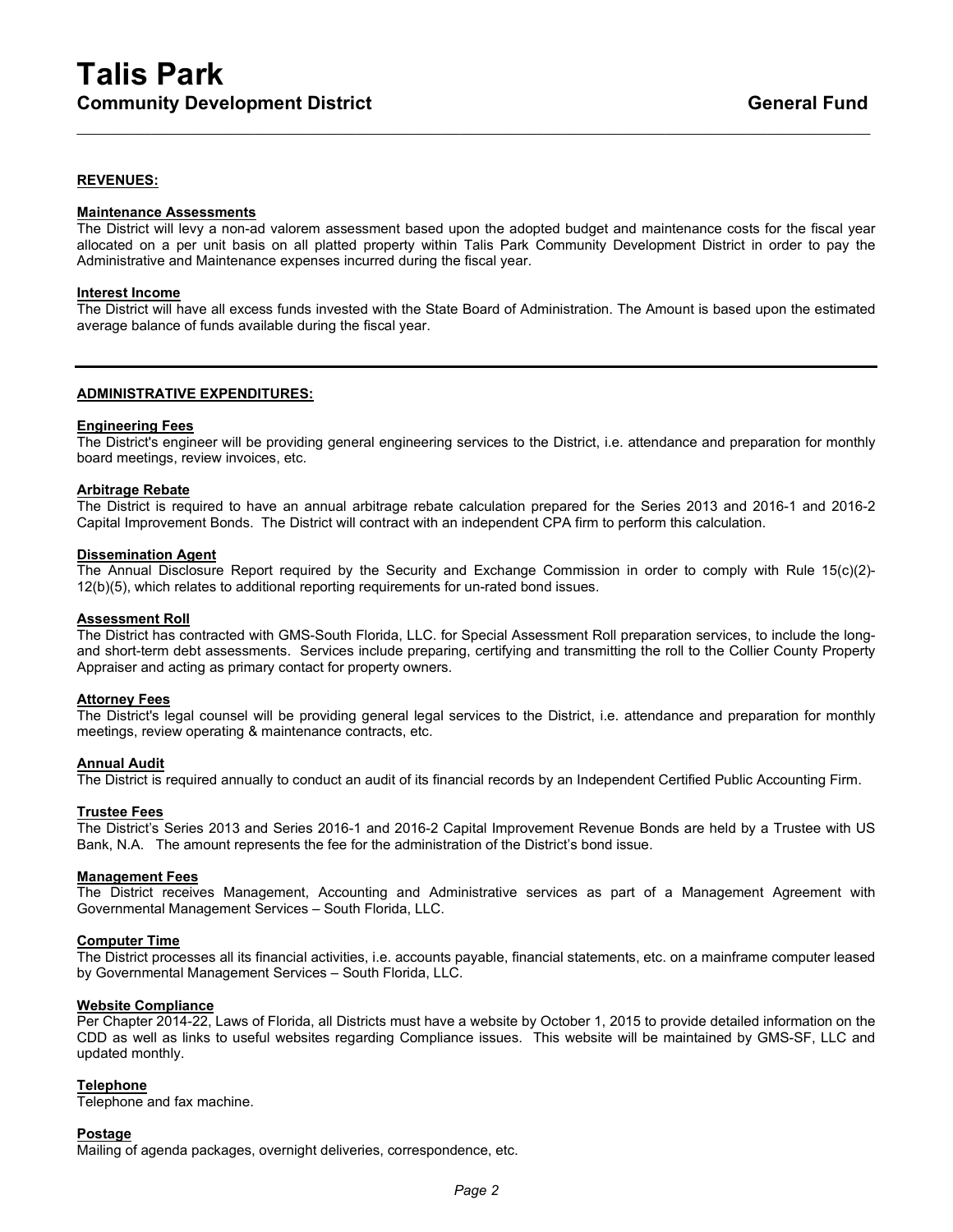### **ADMINISTRATIVE EXPENDITURES: (continued)**

#### **Printing & Binding**

Printing and Binding agenda packages for board meetings, printing of computerized checks, stationary, envelopes etc.

#### **Rental & Leases**

The District will be charged \$200 per month for office rent from Governmental Management Services – South Florida, LLC for the District's administrative office located in Ft. Lauderdale.

 $\_$  , and the set of the set of the set of the set of the set of the set of the set of the set of the set of the set of the set of the set of the set of the set of the set of the set of the set of the set of the set of th

#### **Insurance**

The District's General Liability & Public Officials Liability Insurance policy is with Egis Insurance Advisors, LLC. Egis Insurance Advisors, LLC specializes in providing insurance coverage to governmental agencies. The amount is based upon similar Community Development Districts.

#### **Legal Advertising**

The District is required to advertise various notices for monthly Board meetings, public hearings etc in a newspaper of general circulation.

#### **Other Current Charges**

Bank charges and any other miscellaneous expenses that incurred during the year.

#### **Office Supplies**

Miscellaneous office supplies.

#### **Dues, Licenses & Subscriptions**

The District is required to pay an annual fee to the Department of Economic Opportunity for \$175. This is the only expense under this category for the District.

#### **Capital Outlay**

Represents any minor capital expenditures the District may need to make during the Fiscal Year such as a file cabinet for District files.

#### **Contingency**

Unscheduled expenses related to the administrative side of the District.

#### **MAINTENANCE EXPENDITURES:**

#### **Electric Services**

The cost of electricity for the Veterans Memorial Blvd. Street Lights.

#### **Lake Maintenance**

The District has contracted with Aquagenix to maintain the water quality of the 15 ponds at Talis Park Community Development District.

#### **Preserve Maintenance**

Represents funds needed for the maintenance of the community and it also includes contract with Aquatic Weed Control, Inc. for the quarterly testing of Lakes.

#### **Landscape Maintenance – Veterans ROW**

The District will contract with a Landscape company for the maintenance of Veterans ROW.

#### **Repairs/Replacement – Veterans ROW**

The District will contract with a Landscape company for the repairs and replacement of plants throughout Veterans ROW.

#### **Landscape Maintenance – I75 Bern**

The District will contract with a Landscape company for the maintenance of I75 Bern.

## **Repairs/Replacement – I75 Bern**

The District will contract with a Landscape company for the repairs and replacement of plants throughout I75 Bern.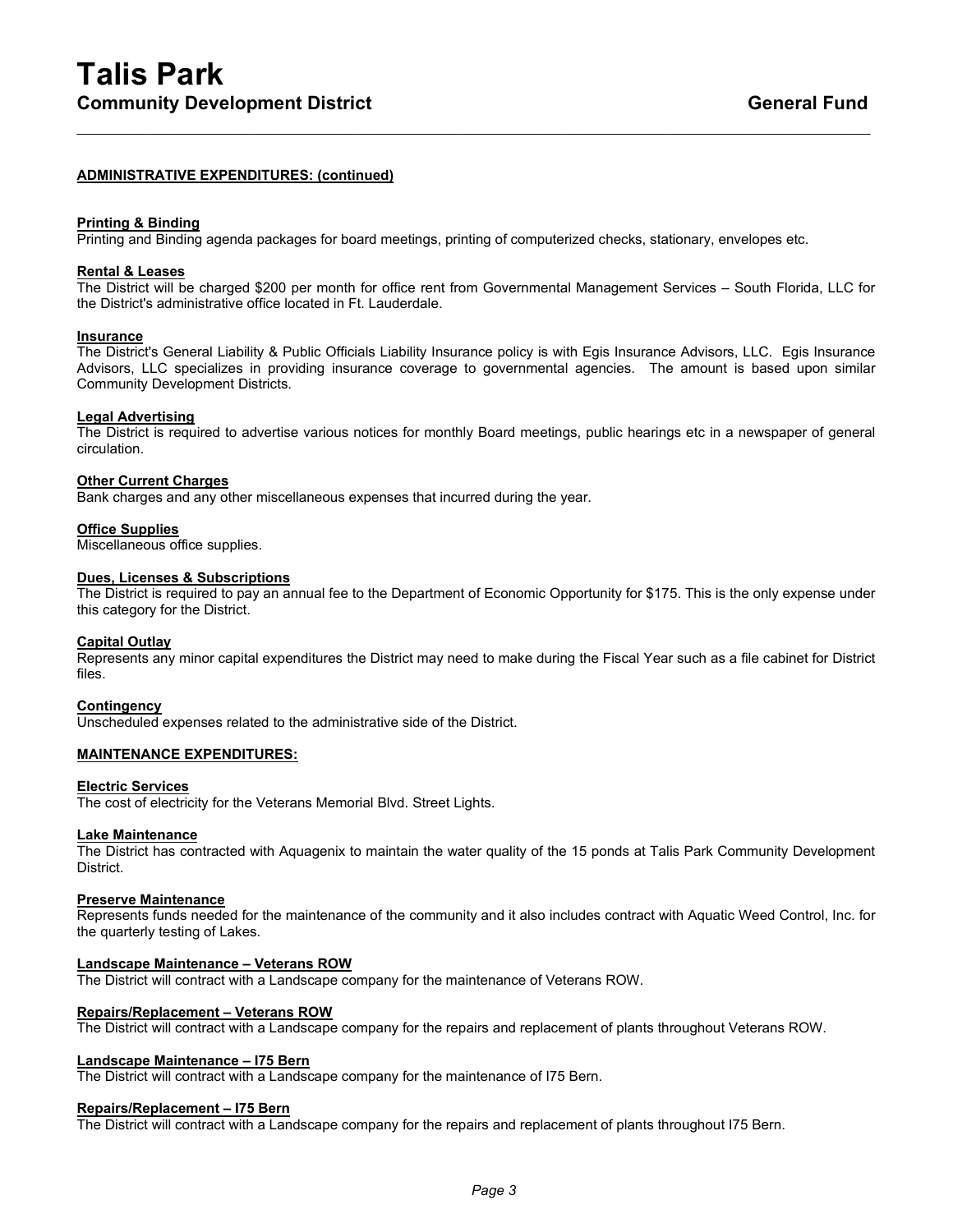## **MAINTENANCE EXPENDITURES: (continued)**

## **Pine Straw – 175 Bern**

The District will contract with a Landscape company for the replacement of the pine straw on the I75 Bern.

 $\_$  , and the set of the set of the set of the set of the set of the set of the set of the set of the set of the set of the set of the set of the set of the set of the set of the set of the set of the set of the set of th

## **Irrigation Repairs**

The District will contract with a landscape company for irrigation services.

#### **Repairs/Replacement – General**

This reserve funding is for any other related capital repairs and replacement within the District assets.

#### **Contingency**

Unscheduled expenses related to the maintenance expenditures of the District.

#### **Special Projects**

Special projects that exceed \$5000 related to the maintenance expenditures of the District.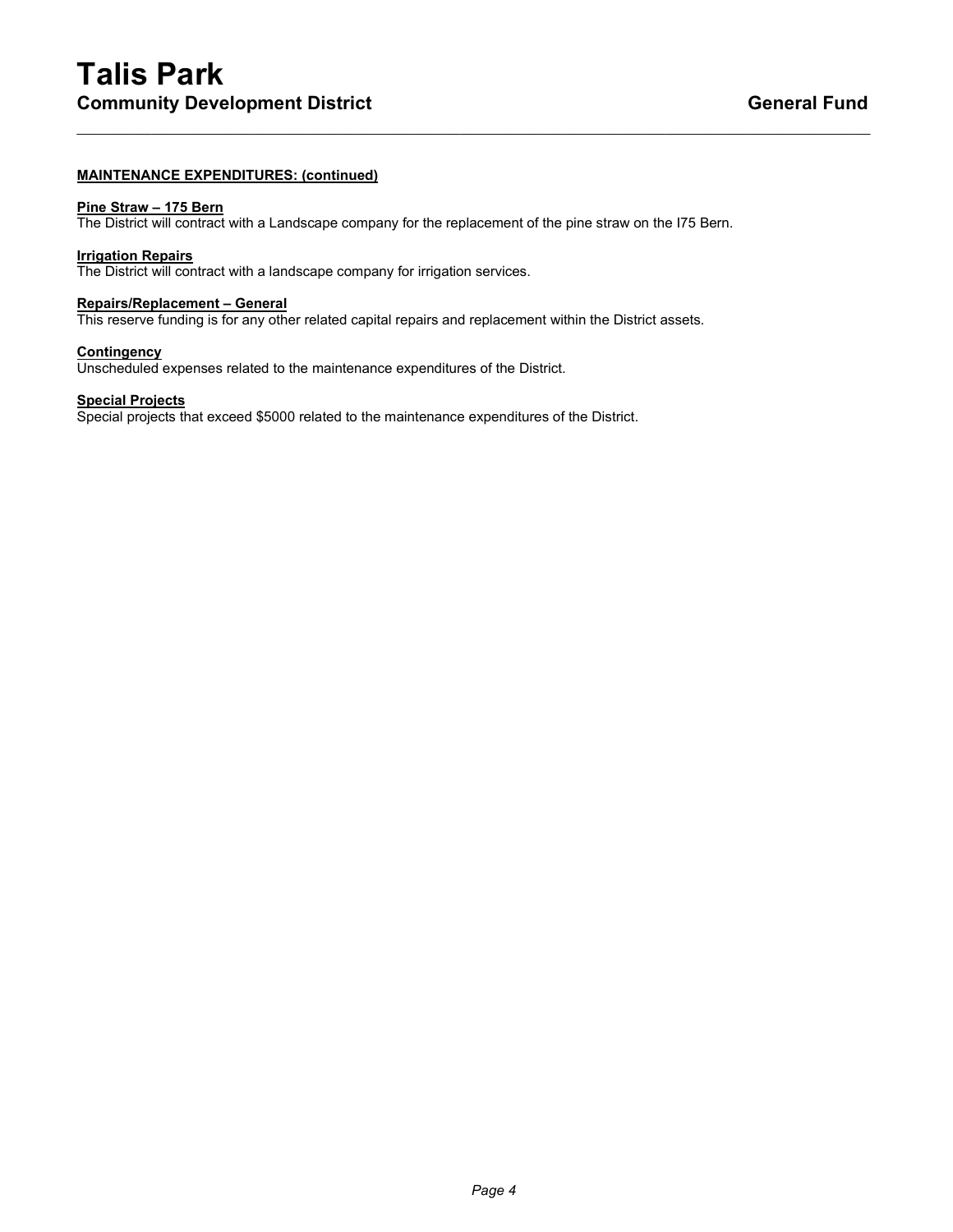**Community Development District** 

# **Talis Park Debt Service Fund**

| <b>Description</b>                    | Adopted<br><b>Budget</b><br>FY2022 | <b>Actual</b><br><b>Thru</b><br>3/31/2022 | Projected<br><b>Next</b><br><b>6 Months</b> | Projected<br>thru<br>9/30/2022 | <b>Adopted</b><br><b>Budget</b><br>FY2023 |
|---------------------------------------|------------------------------------|-------------------------------------------|---------------------------------------------|--------------------------------|-------------------------------------------|
| <b>Revenues</b>                       |                                    |                                           |                                             |                                |                                           |
| <b>Special Assessments</b>            | \$288,969                          | \$278,630                                 | \$16,870                                    | \$295,500                      | \$288,969                                 |
| Developer Assessments                 | \$75.280                           | \$0                                       | \$53.064                                    | \$53.064                       | \$53,064                                  |
| Interest Income <sup>(2)</sup>        | \$500                              | \$19                                      | \$10                                        | \$29                           | \$0                                       |
| Surplus Carry Forward <sup>(1)</sup>  | \$391,597                          | \$380,156                                 | \$0                                         | \$380,156                      | \$411,434                                 |
| <b>Total Revenues</b>                 | \$756,346                          | \$658,805                                 | \$69,944                                    | \$728,749                      | \$753,468                                 |
| <b>Expenditures</b>                   |                                    |                                           |                                             |                                |                                           |
| Interest - 11/1                       | \$114,750                          | \$114,750                                 | \$0                                         | \$114,750                      | \$112,838                                 |
| Principal - 11/1                      | \$90,000                           | \$90,000                                  | \$0                                         | \$90,000                       | \$95,000                                  |
| Interest - 5/1                        | \$112,838                          | \$0                                       | \$112,838                                   | \$112,838                      | \$110,819                                 |
| <b>Total Expenditures</b>             | \$317,588                          | \$204,750                                 | \$112,838                                   | \$317,588                      | \$318,656                                 |
| <b>Other Financing Sources/(Uses)</b> |                                    |                                           |                                             |                                |                                           |
| Operating Transfer In/(Out)           | \$0                                | \$273                                     | \$0                                         | \$273                          | \$0                                       |
| <b>Total Financing Sources/(Uses)</b> | \$0                                | \$273                                     | $\overline{50}$                             | \$273                          | \$0                                       |
| <b>Excess Revenues/(Expenditures)</b> | \$438,759                          | \$454,328                                 | (\$42,894)                                  | \$411,434                      | \$434,811                                 |

Int. & Principal Payment

<sup>(1)</sup> Carry Forward Surplus is net of DS Reserve Requirement. 11/01/23 \$210,819

 $(2)$  Interest earnings are transferred to the Construction account per Section 408(i)

| Product                                  | Units          | <b>Assessments</b> | Amount per Unit |
|------------------------------------------|----------------|--------------------|-----------------|
| 55'                                      | 15             | \$645.90           | \$9,688.50      |
| 65'                                      | 26             | \$645.90           | \$16,793.40     |
| 75'                                      | 62             | \$645.90           | \$40,045.80     |
| 90'                                      | 12             | \$645.90           | \$7,750.80      |
| 100'                                     | 2              | \$645.90           | \$1,291.80      |
| 125'                                     | 11             | \$645.90           | \$7,104.90      |
| 200'                                     | 12             | \$645.90           | \$7,750.80      |
| 10/acre                                  | 204            | \$645.90           | \$131,763.60    |
| Villa 1                                  | 91             | \$645.90           | \$58,776.90     |
| Villa 1A                                 | $\overline{2}$ | \$645.90           | \$1,291.80      |
| Club House                               | 18             | \$645.90           | \$1,937.70      |
| New Villa 1A                             | 17             | \$1,659.00         | \$28,203.00     |
|                                          | 455            |                    | \$312,399.00    |
| <b>Gross Assessments</b>                 |                |                    | \$312,399.00    |
| -Discount/Commission/Prop Appraiser 7.5% |                |                    | $-$23,429.93$   |
| Net Assessments                          |                |                    | \$288,969.08    |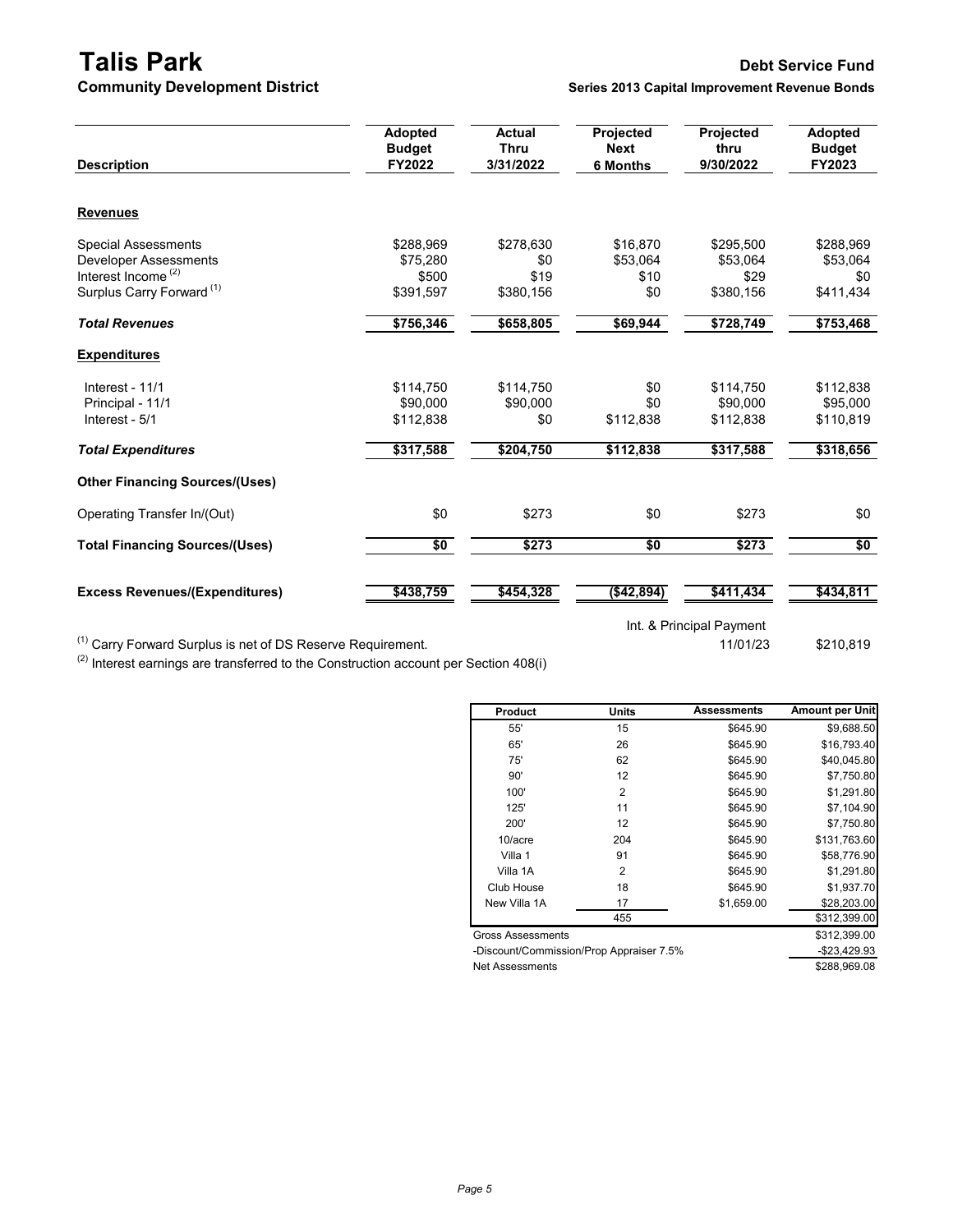**Community Development District Amortization Schedule Amortization Schedule** 

| <b>DATE</b> | <b>BALANCE</b> | <b>COUPON</b> | <b>PRINCIPAL</b> | <b>INTEREST</b> | <b>TOTAL</b>   |
|-------------|----------------|---------------|------------------|-----------------|----------------|
|             |                |               |                  |                 |                |
| 11/01/22    | \$4,020,000.00 | 4.250%        | \$95,000.00      | \$112,837.50    | \$320,675.00   |
| 05/01/23    | \$3,925,000.00 | 4.250%        | \$0.00           | \$110,818.75    | \$0.00         |
| 11/01/23    | \$3,925,000.00 | 4.250%        | \$100,000.00     | \$110,818.75    | \$321,637.50   |
| 05/01/24    | \$3,825,000.00 | 4.250%        | \$0.00           | \$108,693.75    | \$0.00         |
| 11/01/24    | \$3,720,000.00 | 4.250%        | \$105,000.00     | \$108,693.75    | \$322,387.50   |
| 05/01/25    | \$3,720,000.00 | 5.250%        | \$0.00           | \$106,462.50    | \$0.00         |
| 11/01/25    | \$3,720,000.00 | 5.250%        | \$110,000.00     | \$106,462.50    | \$322,925.00   |
| 05/01/26    | \$3,610,000.00 | 5.250%        | \$0.00           | \$103,575.00    | \$0.00         |
| 11/01/26    | \$3,610,000.00 | 5.250%        | \$115,000.00     | \$103,575.00    | \$322,150.00   |
| 05/01/27    | \$3,495,000.00 | 5.250%        | \$0.00           | \$100,556.25    | \$0.00         |
| 11/01/27    | \$3,495,000.00 | 5.250%        | \$120,000.00     | \$100,556.25    | \$321,112.50   |
| 05/01/28    | \$3,375,000.00 | 5.250%        | \$0.00           | \$97,406.25     | \$0.00         |
| 11/01/28    | \$3,375,000.00 | 5.250%        | \$125,000.00     | \$97,406.25     | \$319,812.50   |
| 05/01/29    | \$3,250,000.00 | 5.250%        | \$0.00           | \$94,125.00     | \$0.00         |
| 11/01/29    | \$3,250,000.00 | 5.250%        | \$130,000.00     | \$94,125.00     | \$318,250.00   |
| 05/01/30    | \$3,120,000.00 | 5.250%        | \$0.00           | \$90,712.50     | \$0.00         |
| 11/01/30    | \$3,120,000.00 | 5.250%        | \$140,000.00     | \$90,712.50     | \$321,425.00   |
| 05/01/31    | \$2,980,000.00 | 5.250%        | \$0.00           | \$87,037.50     | \$0.00         |
| 11/01/31    | \$2,980,000.00 | 5.250%        | \$145,000.00     | \$87,037.50     | \$319,075.00   |
| 05/01/32    | \$2,835,000.00 | 5.250%        | \$0.00           | \$83,231.25     | \$0.00         |
| 11/01/32    | \$2,835,000.00 | 5.250%        | \$155,000.00     | \$83,231.25     | \$321,462.50   |
| 05/01/33    | \$2,680,000.00 | 5.250%        | \$0.00           | \$79,162.50     | \$0.00         |
| 11/01/33    | \$2,680,000.00 | 5.250%        | \$160,000.00     | \$79,162.50     | \$318,325.00   |
| 05/01/34    | \$2,520,000.00 | 5.250%        | \$0.00           | \$74,962.50     | \$0.00         |
| 11/01/34    | \$2,520,000.00 | 6.000%        | \$170,000.00     | \$74,962.50     | \$319,925.00   |
| 05/01/35    | \$2,350,000.00 | 6.000%        | \$0.00           | \$70,500.00     |                |
| 11/01/35    | \$2,350,000.00 | 6.000%        | \$180,000.00     | \$70,500.00     | \$321,000.00   |
| 05/01/36    | \$2,170,000.00 | 6.000%        | \$0.00           | \$65,100.00     |                |
| 11/01/36    | \$2,170,000.00 | 6.000%        | \$190,000.00     | \$65,100.00     | \$320,200.00   |
| 05/01/37    | \$1,980,000.00 | 6.000%        | \$0.00           | \$59,400.00     |                |
| 11/01/37    | \$1,980,000.00 | 6.000%        | \$200,000.00     | \$59,400.00     | \$318,800.00   |
| 05/01/38    | \$1,780,000.00 | 6.000%        | \$0.00           | \$53,400.00     |                |
| 11/01/38    | \$1,780,000.00 | 6.000%        | \$210,000.00     | \$53,400.00     | \$316,800.00   |
| 05/01/39    | \$1,570,000.00 | 6.000%        | \$0.00           | \$47,100.00     |                |
| 11/01/39    | \$1,570,000.00 | 6.000%        | \$225,000.00     | \$47,100.00     | \$319,200.00   |
| 05/01/40    | \$1,345,000.00 | 6.000%        | \$0.00           | \$40,350.00     |                |
| 11/01/40    | \$1,345,000.00 | 6.000%        | \$240,000.00     | \$40,350.00     | \$320,700.00   |
| 05/01/41    | \$1,105,000.00 | 6.000%        | \$0.00           | \$33,150.00     |                |
| 11/01/41    | \$1,105,000.00 | 6.000%        | \$255,000.00     | \$33,150.00     | \$321,300.00   |
| 05/01/42    | \$850,000.00   | 6.000%        | \$0.00           | \$25,500.00     |                |
| 11/01/42    | \$850,000.00   | 6.000%        | \$265,000.00     | \$25,500.00     | \$316,000.00   |
| 05/01/43    | \$585,000.00   | 6.000%        | \$0.00           | \$17,550.00     |                |
| 11/01/43    | \$585,000.00   | 6.000%        | \$285,000.00     | \$17,550.00     | \$320,100.00   |
| 05/01/44    | \$300,000.00   | 6.000%        | \$0.00           | \$9,000.00      |                |
| 11/01/44    | \$300,000.00   | 6.000%        | \$300,000.00     | \$9,000.00      | \$318,000.00   |
|             |                |               |                  |                 |                |
|             |                |               | \$4,020,000.00   | \$3,341,262.50  | \$7,361,262.50 |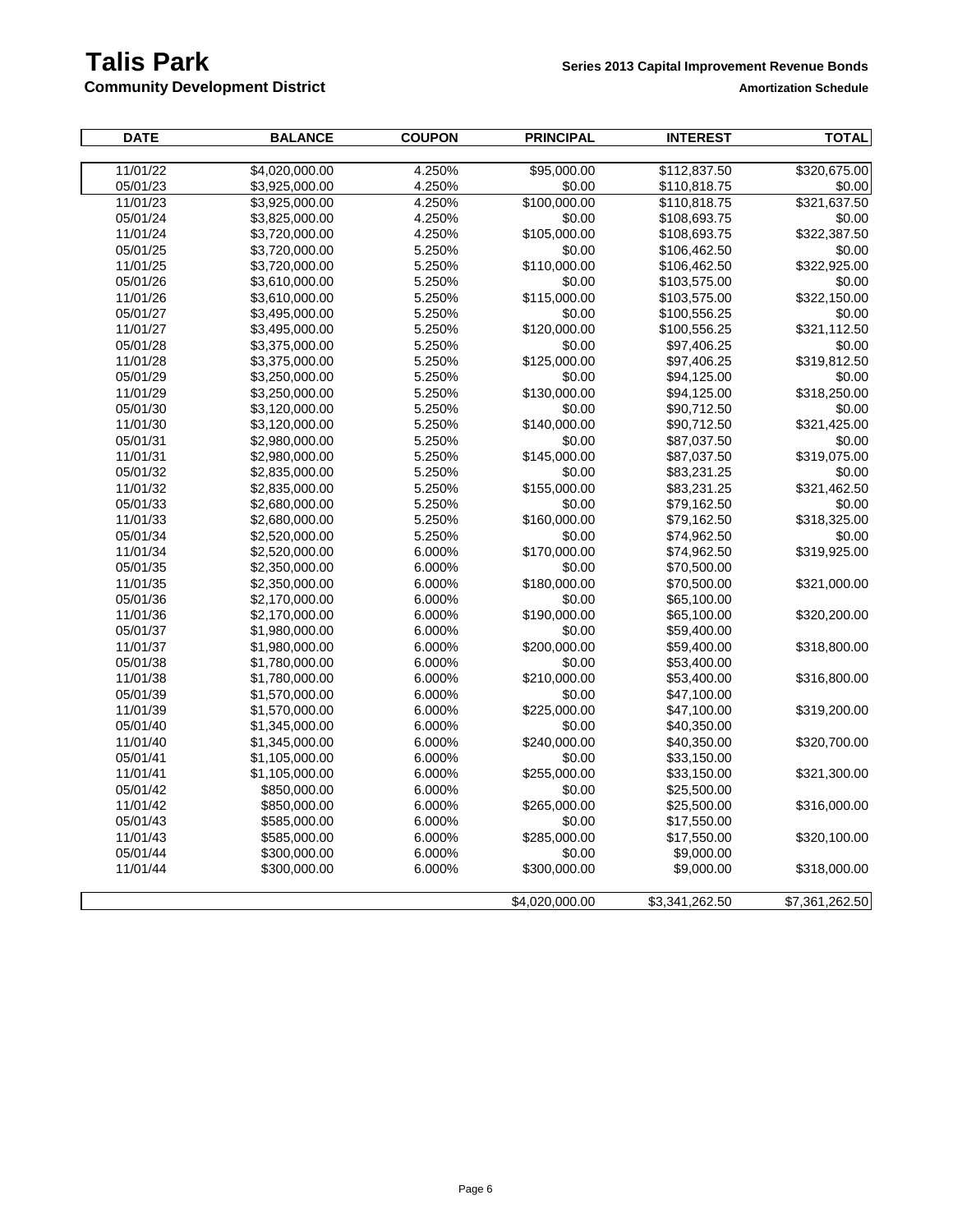**Talis Park Debt Service Fund**<br>**Community Development District Debt Service Fund** Series 2016-1 and 2 Capital Improvement Refunding Bonds Series 2016-1 and 2 Capital Improvement Refunding Bonds

| <b>Description</b>                    | <b>Proposed</b><br><b>Budget</b><br>FY2022 | <b>Actual</b><br><b>Thru</b><br>3/31/2022 | Projected<br><b>Next</b><br><b>6 Months</b> | Projected<br>thru<br>9/30/2022 | <b>Adopted</b><br><b>Budget</b><br>FY2023 |
|---------------------------------------|--------------------------------------------|-------------------------------------------|---------------------------------------------|--------------------------------|-------------------------------------------|
| <b>Revenues</b>                       |                                            |                                           |                                             |                                |                                           |
| <b>Special Assessments</b>            | \$560,712                                  | \$539,464                                 | \$32,663                                    | \$572,127                      | \$559,481                                 |
| <b>Developer Assessments</b>          | \$40,720                                   | \$0                                       | \$74,142                                    | \$74,142                       | \$74,142                                  |
| Interest Income                       | \$500                                      | \$22                                      | \$10                                        | \$32                           | \$0                                       |
| Surplus Carry Forward <sup>(1)</sup>  | \$203,511                                  | \$244,231                                 | \$0                                         | \$244,231                      | \$262,801                                 |
| <b>Total Revenues</b>                 | \$805,443                                  | \$783,717                                 | \$106,815                                   | \$890,532                      | \$896,425                                 |
| <b>Expenditures</b>                   |                                            |                                           |                                             |                                |                                           |
| <b>SERIES 2016A-1</b>                 |                                            |                                           |                                             |                                |                                           |
| Interest - 11/1                       | \$60,169                                   | \$60,169                                  | \$0                                         | \$60,169                       | \$58,088                                  |
| Interest - 5/1                        | \$60,169                                   | \$0                                       | \$60,169                                    | \$60,169                       | \$58,088                                  |
| Principal - 5/1                       | \$185,000                                  | \$0                                       | \$185,000                                   | \$185,000                      | \$190,000                                 |
| <b>SERIES 2016A-2</b>                 |                                            |                                           |                                             |                                |                                           |
| Interest - 11/1                       | \$71,056                                   | \$71,056                                  | \$0                                         | \$71,056                       | \$67,681                                  |
| Interest - 5/1                        | \$71,056                                   | \$0                                       | \$71.056                                    | \$71,056                       | \$67,681                                  |
| Principal - 5/1                       | \$180,000                                  | \$0                                       | \$180,000                                   | \$180,000                      | \$185,000                                 |
| <b>Total Expenditures</b>             | \$627,450                                  | \$131,225                                 | \$496,225                                   | \$627,450                      | \$626,538                                 |
| <b>Other Financing Sources/(Uses)</b> |                                            |                                           |                                             |                                |                                           |
| Operating Transfer In/(Out)           | \$0                                        | (\$281)                                   | \$0                                         | (\$281)                        | \$0                                       |
| <b>Total Financing Sources/(Uses)</b> | $\sqrt{6}$                                 | (\$281)                                   | $\overline{50}$                             | (\$281)                        | \$0                                       |
| <b>Excess Revenues/(Expenditures)</b> | \$177,993                                  | \$652,211                                 | ( \$389,410)                                | \$262,801                      | \$269,887                                 |
|                                       |                                            |                                           |                                             |                                |                                           |

(1) Carry Forward Surplus is net of DS Reserve Requirement.<br>
\$55,713  $11/1/2023 - 2016A-2$  \$64,213

Int. Payment<br>11/1/2023 - 2016A-1 11/1/2023 - 2016A-2

| Product                  | <b>Units</b>   | <b>Assessments</b> | <b>Amount per Unit</b> |
|--------------------------|----------------|--------------------|------------------------|
| 55'                      | 18             | \$1,092.69         | \$19,668.42            |
| 65'                      | 30             | \$1,202.66         | \$36,079.80            |
| 75'                      | 79             | \$1,330.90         | \$105,141.10           |
| 90'                      | 12             | \$1,525.78         | \$18,309.36            |
| 100'                     | $\overline{2}$ | \$1.645.66         | \$3,291.32             |
| 125'                     | 24             | \$1,955.64         | \$46,935.36            |
| 200'                     | 13             | \$3.788.04         | \$49,244.52            |
| 10/accre                 | 204            | \$845.11           | \$172.402.44           |
| Villa 1                  | 93             | \$927.82           | \$86,287.26            |
| Villa 1A                 | 12             | \$1.001.10         | \$12,013.20            |
| New Villa 1A             | 17             | \$2,825.00         | \$48,025.00            |
| Club House               | 18             | \$413.72           | \$7.446.96             |
|                          | 522            |                    | \$604,844.74           |
| <b>Gross Assessments</b> |                |                    | \$604,844.74           |

-Discount/Commission/Prop Appraiser 7.5% -\$45,363.36 Net Assessments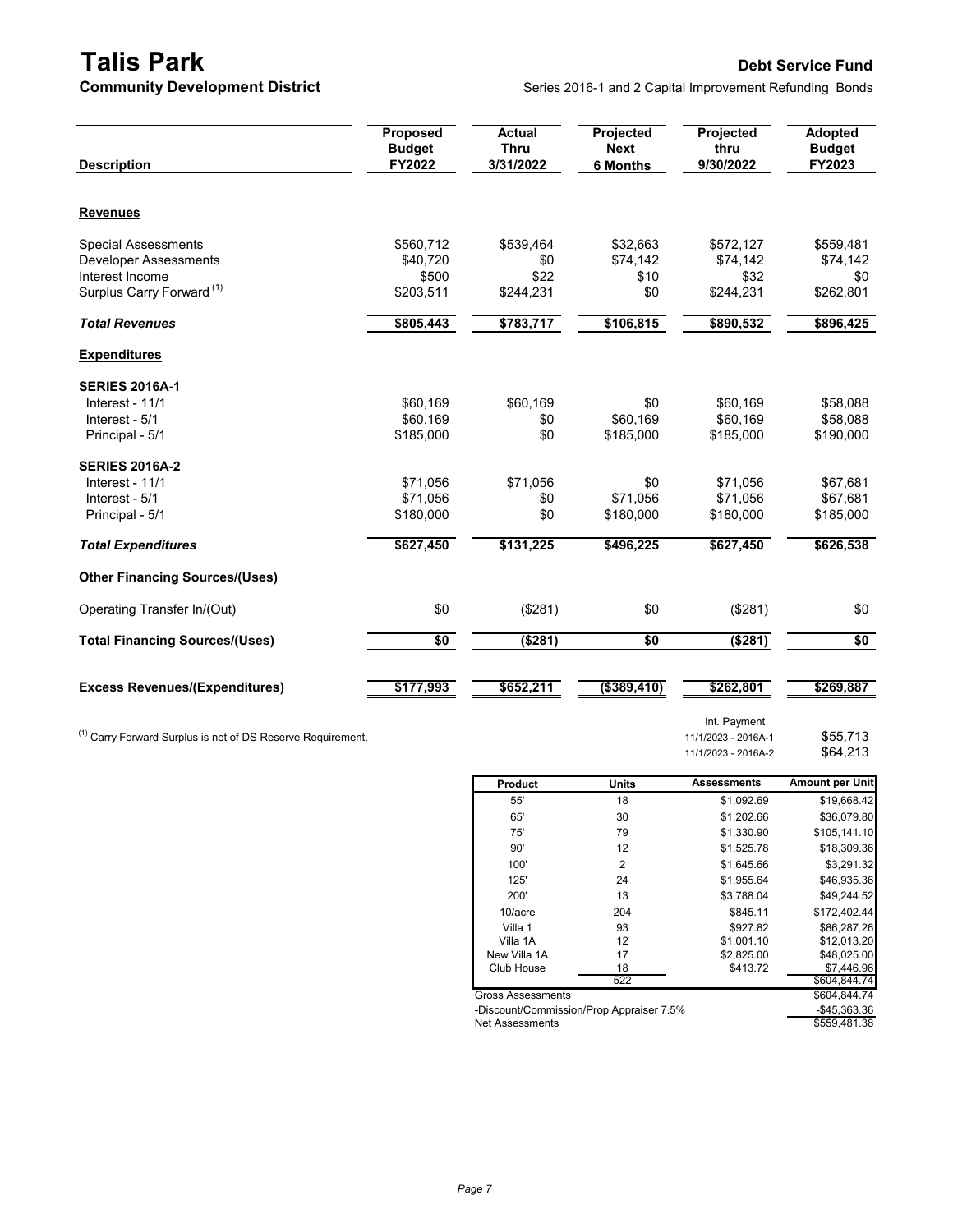# **Talis Park Series 2016A-1 Capital Improvement Refunding Bonds**

**Community Development District** 

| <b>DATE</b> | <b>BALANCE</b> | <b>COUPON</b> | <b>PRINCIPAL</b> | <b>INTEREST</b> | <b>TOTAL</b>   |
|-------------|----------------|---------------|------------------|-----------------|----------------|
|             |                |               |                  |                 |                |
| 11/01/22    | \$3,290,000.00 | 2.250%        | \$0.00           | \$58,087.50     | \$303,256.25   |
| 05/01/23    | \$3.290.000.00 | 2.500%        | \$190,000.00     | \$58,087.50     | \$0.00         |
| 11/01/23    | \$3,100,000.00 | 2.500%        | \$0.00           | \$55,712.50     | \$303,800.00   |
| 05/01/24    | \$3,100,000.00 | 2.500%        | \$190,000.00     | \$55,712.50     | \$0.00         |
| 11/01/24    | \$2,910,000.00 | 2.250%        | \$0.00           | \$53,337.50     | \$299,050.00   |
| 05/01/25    | \$2.910.000.00 | 3.000%        | \$200.000.00     | \$53,337.50     | \$0.00         |
| 11/01/25    | \$2,710,000.00 | 3.000%        | \$0.00           | \$50,337.50     | \$303,675.00   |
| 05/01/26    | \$2,710,000.00 | 3.000%        | \$205,000.00     | \$50,337.50     | \$0.00         |
| 11/01/26    | \$2,505,000.00 | 3.000%        | \$0.00           | \$47,262.50     | \$302,600.00   |
| 05/01/27    | \$2,505,000.00 | 3.500%        | \$210,000.00     | \$47,262.50     | \$0.00         |
| 11/01/27    | \$2.295.000.00 | 3.500%        | \$0.00           | \$43,587.50     | \$300,850.00   |
| 05/01/28    | \$2,295,000.00 | 3.500%        | \$220,000.00     | \$43,587.50     | \$0.00         |
| 11/01/28    | \$2,075,000.00 | 3.500%        | \$0.00           | \$39,737.50     | \$303,325.00   |
| 05/01/29    | \$2.075.000.00 | 3.500%        | \$225.000.00     | \$39.737.50     | \$0.00         |
| 11/01/29    | \$1,850,000.00 | 3.500%        | \$0.00           | \$35,800.00     | \$300,537.50   |
| 05/01/30    | \$1,850,000.00 | 3.500%        | \$235,000.00     | \$35,800.00     | \$0.00         |
| 11/01/30    | \$1,615,000.00 | 3.500%        | \$0.00           | \$31,687.50     | \$302,487.50   |
| 05/01/31    | \$1,615,000.00 | 3.500%        | \$245,000.00     | \$31,687.50     | \$0.00         |
| 11/01/31    | \$1.370.000.00 | 4.000%        | \$0.00           | \$27.400.00     | \$304,087.50   |
| 05/01/32    | \$1.370.000.00 | 4.000%        | \$255,000.00     | \$27,400.00     | \$0.00         |
| 11/01/32    | \$1,115,000.00 | 4.000%        | \$0.00           | \$22,300.00     | \$304,700.00   |
| 05/01/33    | \$1,115,000.00 | 4.000%        | \$265,000.00     | \$22,300.00     | \$0.00         |
| 11/01/33    | \$850,000.00   | 4.000%        | \$0.00           | \$17,000.00     | \$304,300.00   |
| 05/01/34    | \$850,000.00   | 4.000%        | \$275,000.00     | \$17,000.00     | \$0.00         |
| 11/01/34    | \$575,000.00   | 4.000%        | \$0.00           | \$11,500.00     | \$303,500.00   |
| 05/01/35    | \$575,000.00   | 4.000%        | \$280,000.00     | \$11,500.00     | \$0.00         |
| 11/01/35    | \$295,000.00   | 4.000%        | \$0.00           | \$5,900.00      | \$297,400.00   |
| 05/01/36    | \$295,000.00   | 4.000%        | \$295,000.00     | \$5,900.00      | \$300,900.00   |
|             |                |               | \$3,290,000.00   | \$999,300.00    | \$4,534,468.75 |